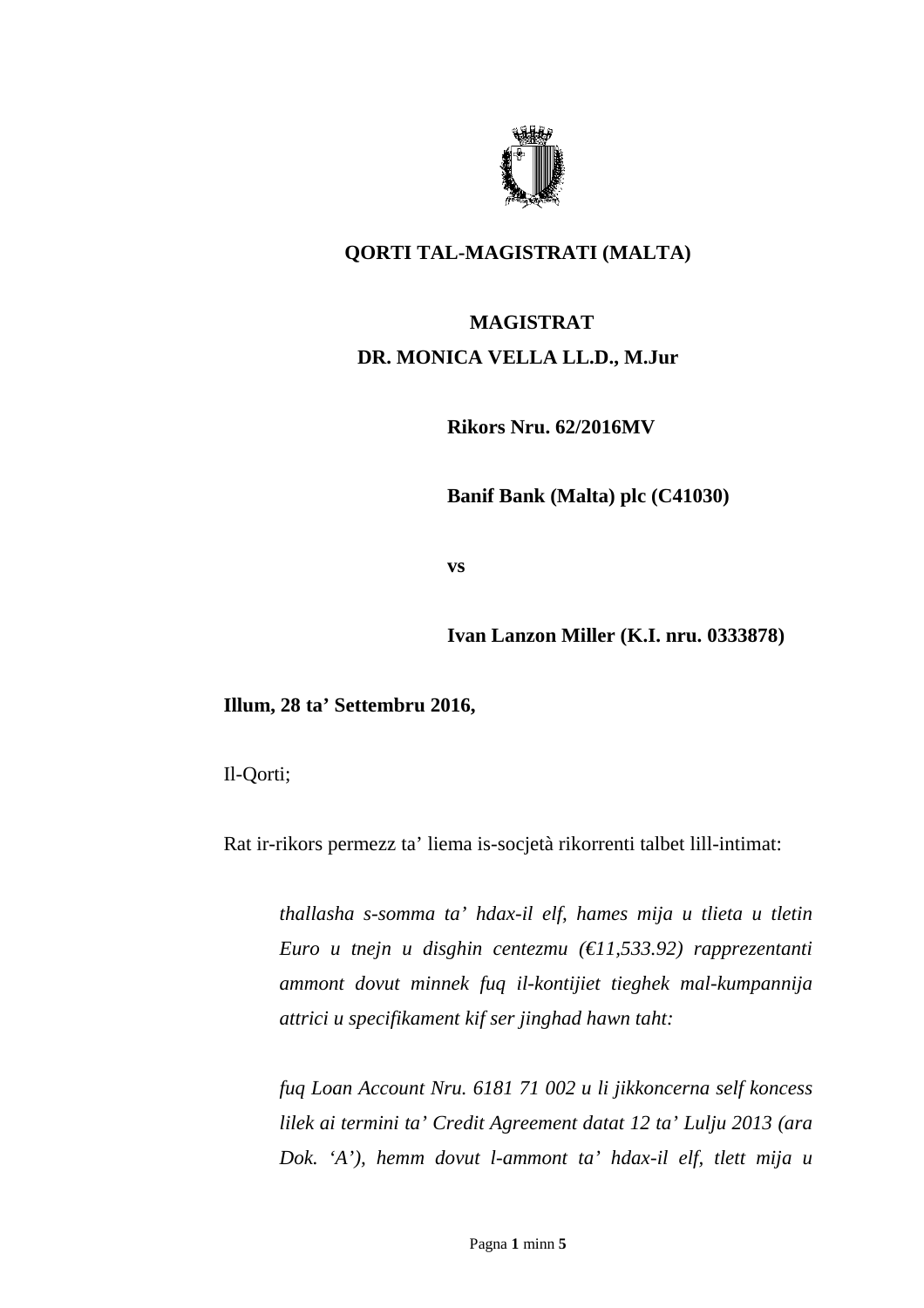*erbgha u ghoxrin Euro u hames centezmi (€11,324.05) u sal-5 ta' Jannar 2016, tali ammont kien jinkludi tletin Euro u disghin centezmu (€30.90) f'imghaxijiet (ara l-istatement bankarju markat Dok. 'B'), u* 

*fuq is-Savings Account Nru. 6181 18 001, li inti ghandek malkumpannija attrici (ara l-formola tal-applikazzjoni markata Dok. 'C'), hemm dovut l-ammont ta' mija u zewgt Euro u erba' centezmi (€102.04) u sal-5 ta' Jannar 2016, tali ammont kien jinkludi hdax-il centezmu (€0.11) f'imghaxijiet (ara l-istatement bankarju markat Dok. 'D'), u* 

*fuq il-Current Account Nru. 6181 10 001, li ghandek malkumpannija attrici (ara 1-formola ta' l-applikazzjoni markata bhala Dok. 'E'), hemm dovut l-ammont ta' mija u sebat Euro u tlieta u tmenin centezmu (€107.83) u sal-5 ta' Jannar 2016, tali ammont kien jinkludi tnax-il centezmu (€0.12) f'imghaxijiet (ara l-istatement bankarju markat Dok 'F'). Dan l-ammont jikkoncerna spejjez bankarji relatati mal-Loan Account fuq imsemmi;* 

*L-ammont mitlub f'din il-kawza sar dovut kollu lill-kumpannija attrici:* 

*1. ai termini t'Artikolu 14 tal-Credit Agreement marbut mal-Loan Account markat Dok. 'A' u msemmi aktar 'l fuq u dan ghax sehhew wahda jew aktar mill-events of default inkluzi f'dan id-dokument, partikolarment, izda mhux esklussivament:*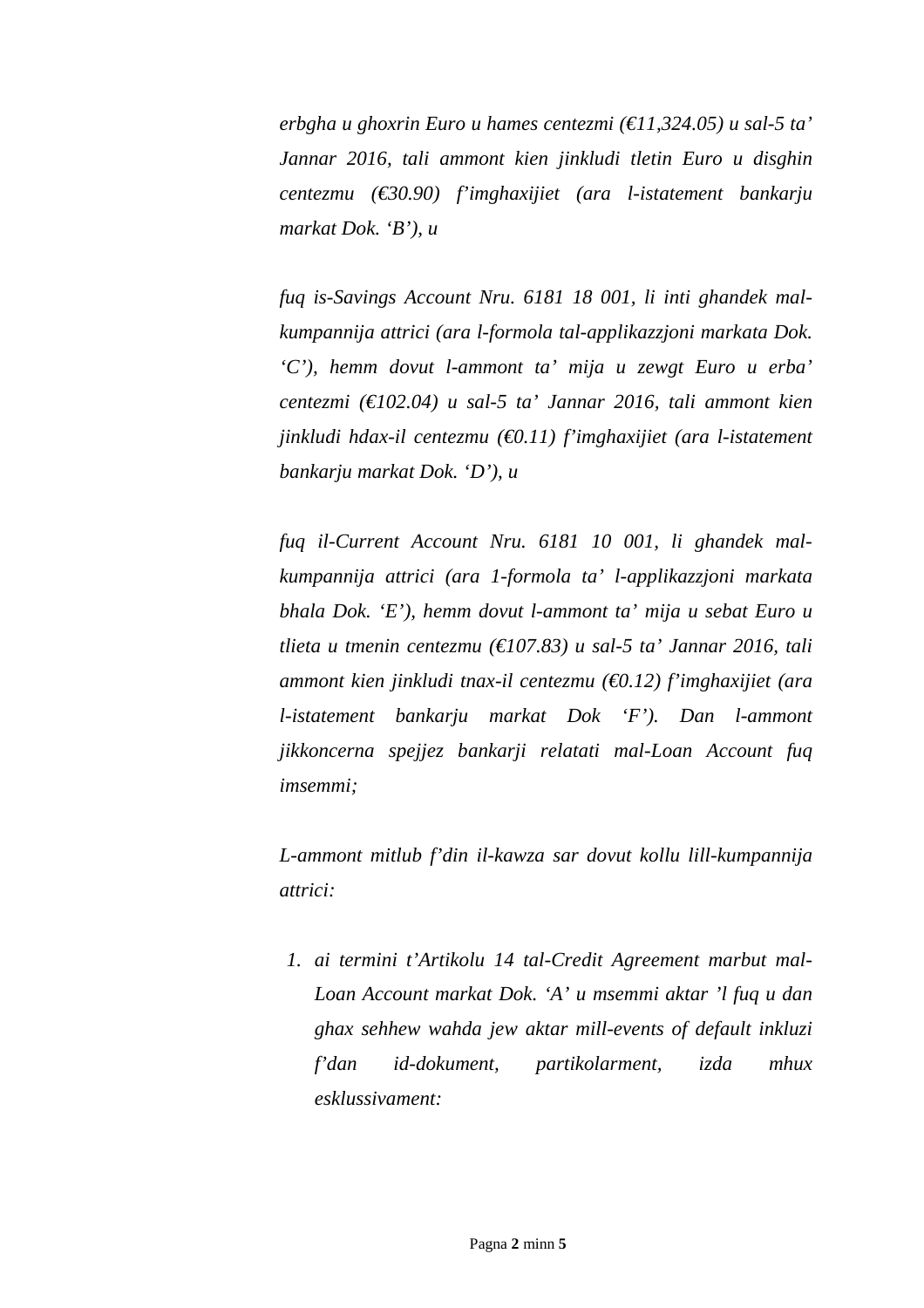*"a) Default by the Borrower/s in the payment of any amount of principal, interest, fees, charges due for payment in the manner stipulated in the agreement regulating the Facility, b) The Borrower/s committing any other breach of or omitting to observe any other of the obligations and undertakings as expressed to be assumed by it in the agreement regulating the Facility, n) Any other event which in the Bank's reasonable opinion* 

*gives grounds for belief that the Borrower/s may not perform all or any of the obligation/s under or otherwise comply with the terms of the agreement regulating the Facility", u* 

- *2. ai termini t'Artikolu 6 tal-Conditions of Use marbuta mas-Savings u l-Current Accounts (ara Dok. 'G');*
- *3. ai termini t'Artikolu 5 tat-Terms and Conditions marbuta mal-Current Account (ara Dok 'H') u Artikolu 6 taddokument markat 'G' u anness ma' din il-kawza;*

*Illi l-kumpannija attrici interpellatek diversi drabi biex thallasha l-ammont minnek dovut, fosthom permezz ta' ittra legali datata 10 ta' Lulju 2015 u ittra ufficcjali numru 1665/2015, mahruga a tenur tal-Artikolu 166A tal-Kap. 12 tal-Ligijiet ta' Malta fil-17 ta' Settembru 20 IS li pero' giet kontestata (ara Dok. 'I' u Dok. 'J' rispettivament), izda int bqajt inadempjenti u ghalhekk din is-somma ghadha ma thallsitx u dan kif ser jirrizulta waqt it-trattazzjoni ta' din il-kawza;* 

*Illi r-rapprezentanti tal-kumpannija attrici jafu b'dawn il-fatti personalment;*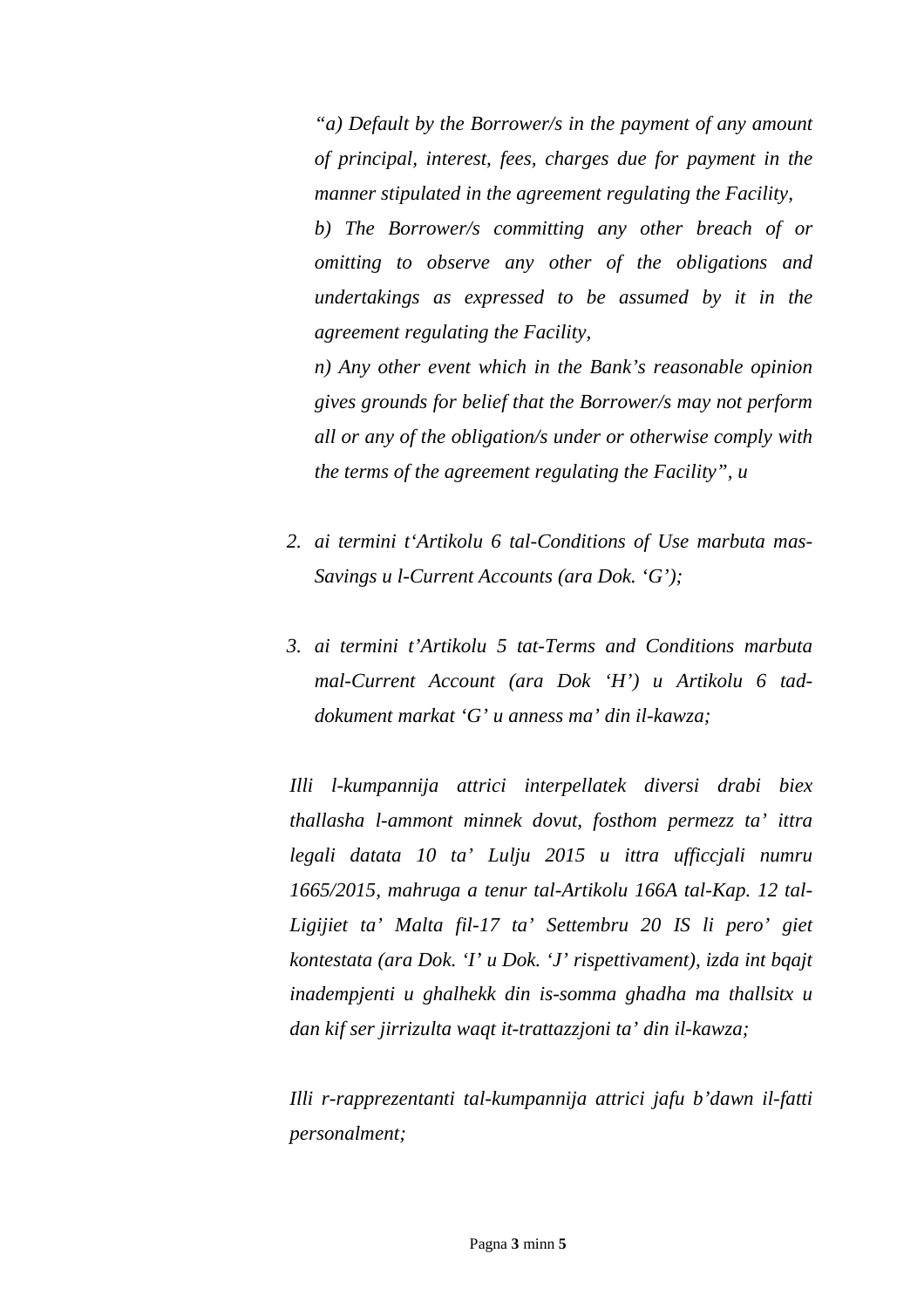*Bl-imghaxijiet mill-5 ta' Jannar 2016 sad-data tal-hlas effettiv skond ir-rati kummercjali tal-bank kif gie miftiehem mieghek meta int ftaht il-kontijiet bankarji fuq imsemmija, ossija bir-rata t'ghaxra punt sebgha hamsa fil-mija (10.75%) fis-sena in kwantu l-ammont dovut fuq il-Loan Account (ara Artikoli 6 u 14 f'Dok. 'A'); u bir-rata ta' ghaxra fil-mija (10%) fis-sena kwantu l-ammonti dovuti fuq is-Savings Account u l-Current account (ara markar bl-ahdar fuq it-Tariff of Charges relattiva u markata Dok. 'K');* 

*Bl-ispejjez, inkluzi dawk tal-ittra legali u l-ittra ufficcjali fuq imsemmija u l-mandat ta' sekwestru numru 2080/2015, mahrug kontestwalment mal-ittra ufficcjali u inkluzi wkoll charges bankarji mill-5 ta' Jannar 2015 sad-data tal-hlas effettiv, skond it-Tariff of Charges relattivi ghall-kontijiet bankarji msemmija f'din il-kawza (ara Dok. 'K' gja citat u Dok. 'L') kwantu l-Loan Account;* 

*Int qieghed minn issa tigi ngunt in subizzjoni. Dan kollu qed jintalab minghajr pregudizzju u b'rizerva ghall-pretensjonijiet lohrajn kollha tal-kumpannija attrici fil-konfront tieghek.* 

Rat l-atti kollha tal-kawza.

Rat illi fis-seduta tal-11 ta' Lulju 2016, dehret l-avukat tal-intimat, li pprezentat nota ta' ammissjoni tat-talbiet tas-socjetà rikorrenti kif dedotti, kif jirrizulta a folio 30 tal-process u kif jirrizulta wkoll millverbal tal-istess seduta.

Rat illi l-kawza kienet giet differita ghal-lum.